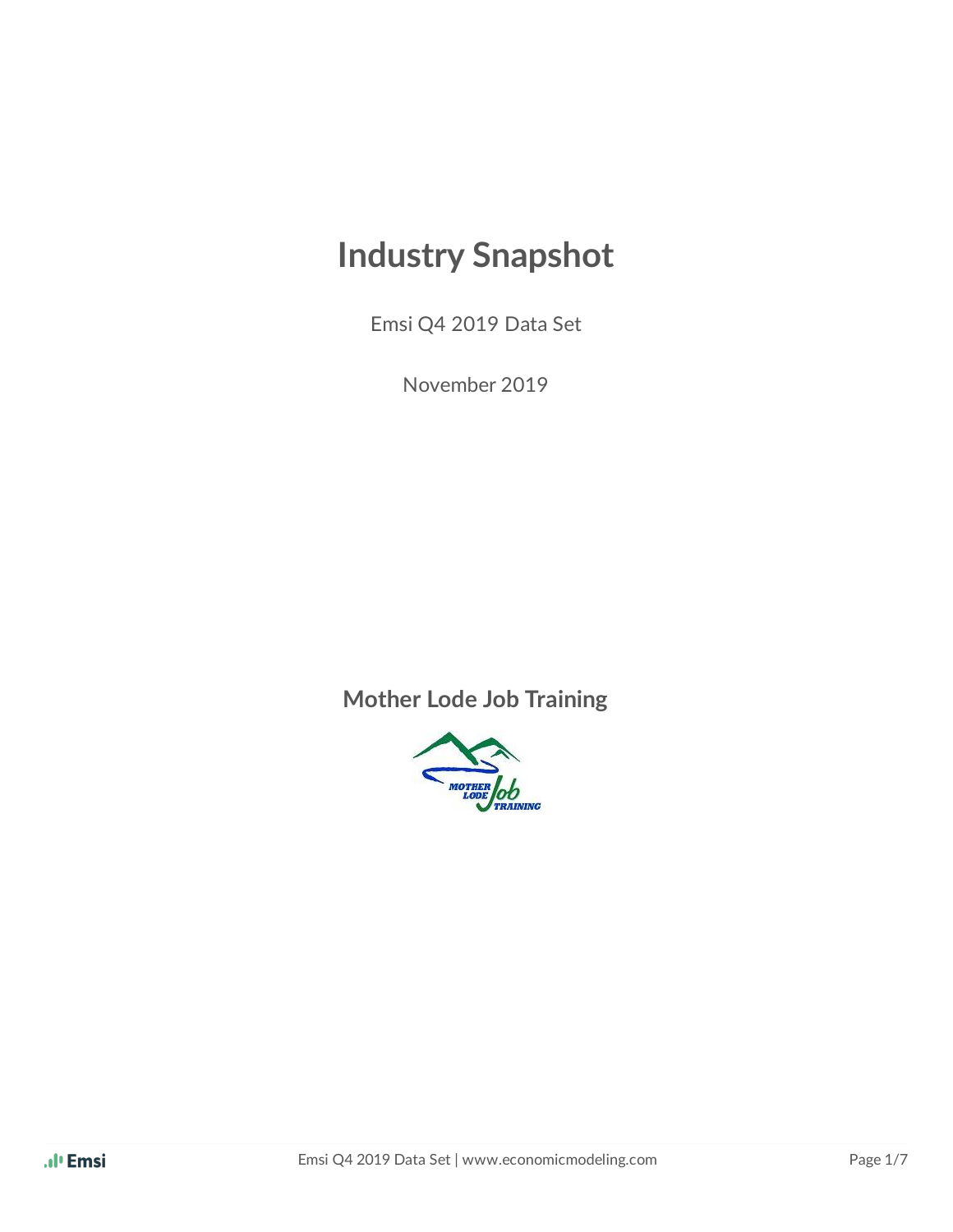# **Parameters**

#### **Industries**

| Code | Description                       |
|------|-----------------------------------|
| -62  | Health Care and Social Assistance |

#### **Regions**

| Code | Description          | Code | <b>Description</b>  |
|------|----------------------|------|---------------------|
| 6005 | Amador County, CA    | 6043 | Mariposa County, CA |
| 6009 | Calaveras County, CA | 6109 | Tuolumne County, CA |

#### **Timeframe**

2018 - 2019

#### **Datarun**

2019.4 – Employees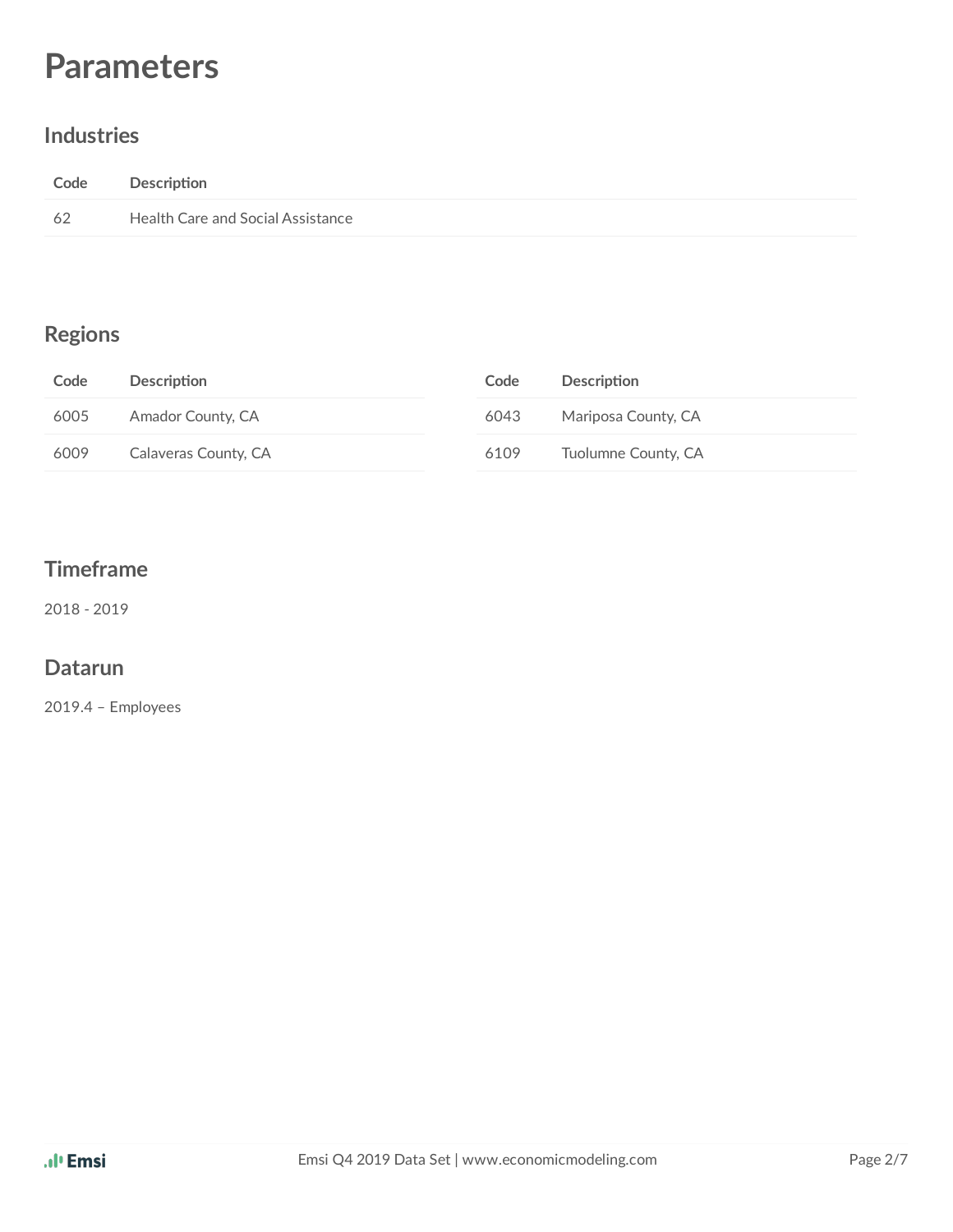#### **Industry Summary for Health Care and Social Assistance**

| 5,960                     | $+()9\%$             | \$57,485                     |
|---------------------------|----------------------|------------------------------|
| Jobs (2019)               | % Change (2018-2019) | Avg. Earnings Per Job (2019) |
| 1% below National average | Nation: +0.5%        | Nation: \$61,350             |
|                           |                      |                              |

#### **Industry Detail**

| Payrolled Business Locations (2019) | 1.358                      |
|-------------------------------------|----------------------------|
| Jobs Multiplier                     | Only Available for 6-Digit |
| Unemployed (7/2019)                 | 233                        |

#### **Regional Trends**



| Region       | 2018 Jobs 2019 Jobs Change Change |                            |    | %       |
|--------------|-----------------------------------|----------------------------|----|---------|
| • Region     | 5.908                             | 5.960                      | 52 | 0.9%    |
| <b>CSEDD</b> | 5.940                             | 6.003                      | 63 | $1.1\%$ |
| State        |                                   | 2,354,533 2,375,367 20,834 |    | 0.9%    |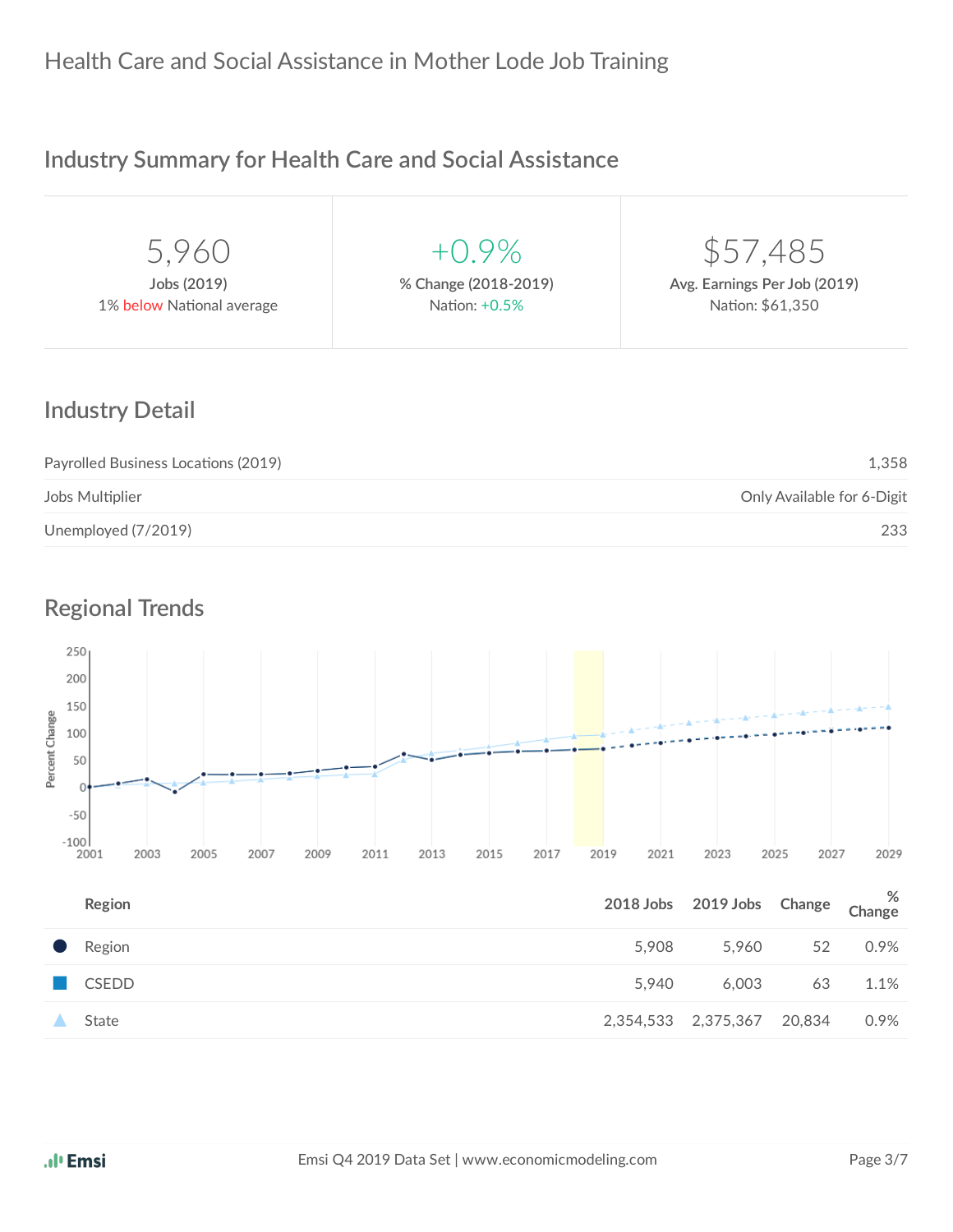# **Occupations Employed by this Industry**

| Description                | <b>Employed in</b><br>Industry<br>(2019) | % of Total Jobs in<br>Industry (2019) |
|----------------------------|------------------------------------------|---------------------------------------|
| Personal Care Aides        | 830                                      | 13.9%                                 |
| <b>Registered Nurses</b>   | 604                                      | 10.1%                                 |
| <b>Medical Secretaries</b> | 344                                      | 5.8%                                  |
| <b>Nursing Assistants</b>  | 246                                      | 4.1%                                  |
| <b>Medical Assistants</b>  | 227                                      | 3.8%                                  |

#### **Industry Gender Breakdown**

| Gender  | 2019 Jobs 2019 |          |
|---------|----------------|----------|
| Males   | 1,335          | $22.4\%$ |
| Females | 4.625          | 77.6% l  |
|         |                |          |

#### **Industry Age Breakdown**

|  | Age       | 2019 Jobs | 2019<br>Percent                                                                                                         |  |
|--|-----------|-----------|-------------------------------------------------------------------------------------------------------------------------|--|
|  | $14 - 18$ | 16        | $0.3\%$                                                                                                                 |  |
|  | 19-24     | 343       | $5.8\%$                                                                                                                 |  |
|  | $25 - 34$ | 1,178     | 19.8%                                                                                                                   |  |
|  | $35 - 44$ | 1,144     | 19.2%<br><b>Service Service</b>                                                                                         |  |
|  | 45-54     | 1,279     | 21.5%                                                                                                                   |  |
|  | 55-64     | 1,385     | 23.2%<br>and the state of the state of the state of the state of the state of the state of the state of the state of th |  |
|  | $65+$     | 616       | 10.3%<br>- 1                                                                                                            |  |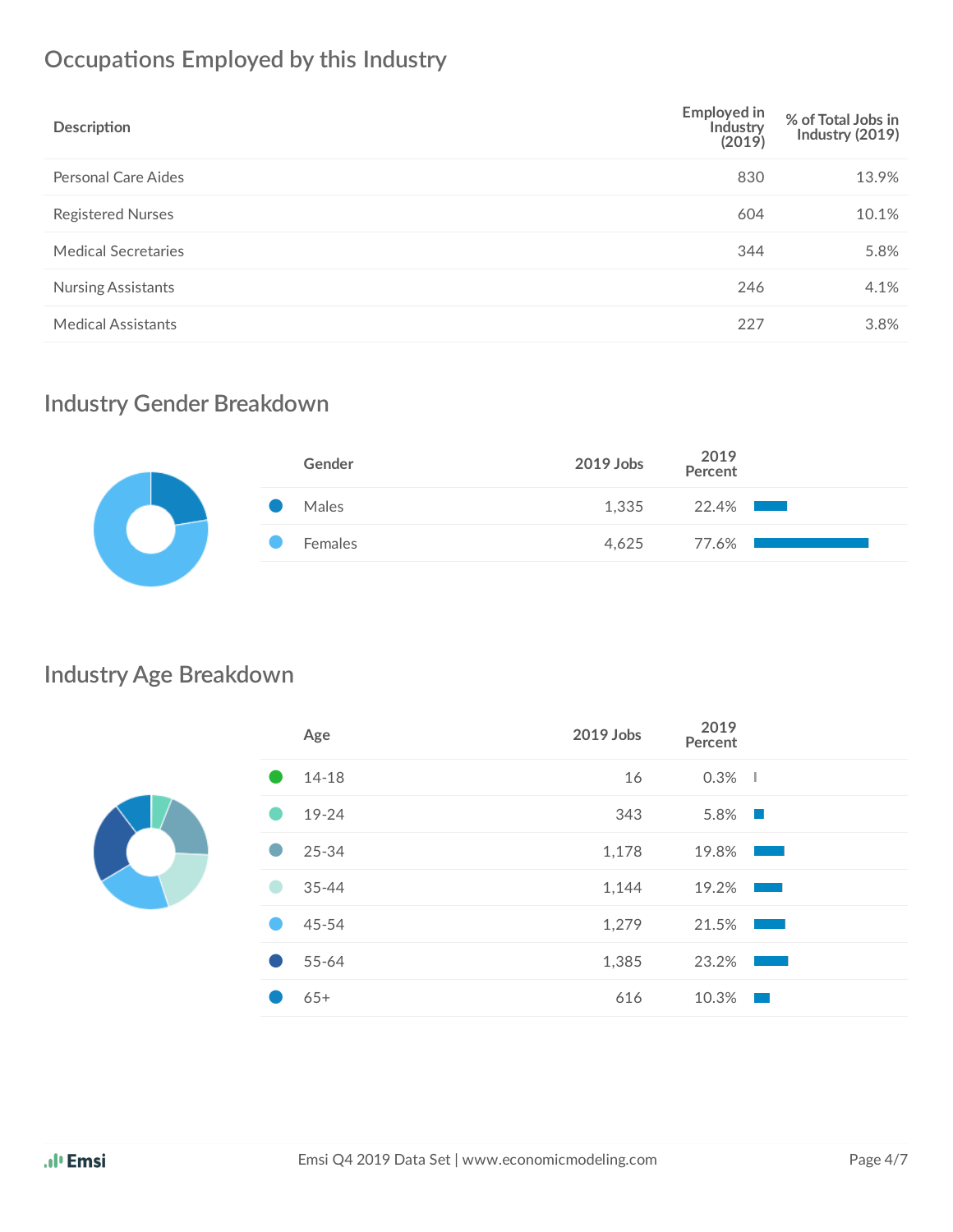#### **Industry Race/Ethnicity Breakdown**

| Race/Ethnicity                               | 2019<br>Jobs | 2019<br>Percent        |  |
|----------------------------------------------|--------------|------------------------|--|
| White                                        | 4,549        | 76.3%                  |  |
| Hispanic or Latino                           | 744          | 12.5%                  |  |
| Asian                                        | 290          | $4.9\%$                |  |
| Two or More Races                            | 171          | $2.9\%$ $\blacksquare$ |  |
| <b>Black or African American</b>             | 99           | $1.7\%$ $\blacksquare$ |  |
| American Indian or Alaska Native             | 89           | $1.5\%$                |  |
| Native Hawaiian or Other Pacific<br>Islander | 18           | $0.3\%$                |  |

# **Gross Regional Product (GRP)**

| \$3.3B          | \$1.1B                 | \$281.5M     | Έ                       |
|-----------------|------------------------|--------------|-------------------------|
| Earnings (2018) | Property Income (2018) | Taxes (2018) | <b>Total GRP (2018)</b> |
|                 |                        |              |                         |

# **Industry Requirements**

| <b>Purchases from</b>                                | <b>In-region Purchases</b> | <b>Imported Purchases</b> | <b>Total Purchases</b> |
|------------------------------------------------------|----------------------------|---------------------------|------------------------|
| Direct Property and Casualty Insurance Carriers      | \$394,987                  | \$11,225,531              | \$11,620,517           |
| Lessors of Residential Buildings and Dwellings       | \$7,231,198                | \$3,159,087               | \$10,390,285           |
| <b>Temporary Help Services</b>                       | \$1,994,045                | \$8,352,358               | \$10,346,403           |
| Corporate, Subsidiary, and Regional Managing Offices | \$42,835                   | \$10,099,907              | \$10,142,742           |
| Direct Health and Medical Insurance Carriers         | \$158,589                  | \$8,534,396               | \$8,692,985            |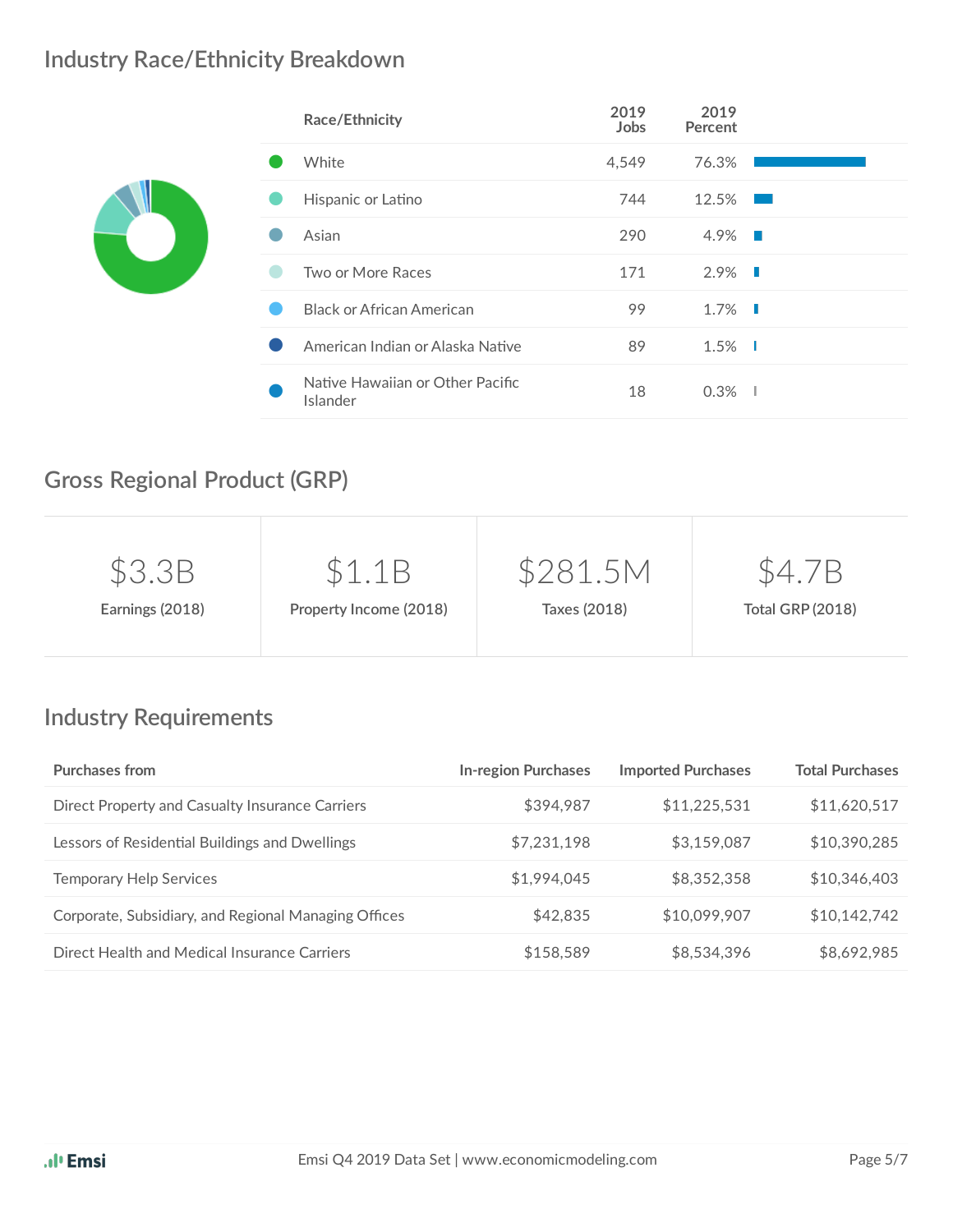# **Top Regional Businesses**

| <b>Business Name</b>            | <b>Industry Name</b>                                                   | <b>Business Size</b> |
|---------------------------------|------------------------------------------------------------------------|----------------------|
| Sonora Regional Medical Center  | <b>General Medical and</b><br>Surgical Hospitals<br>(622110)           | 1,269                |
| Sonora Regional Medical Center  | Offices of Physicians,<br><b>Mental Health Specialists</b><br>(621112) | 1,250                |
| Tuolumne General Hospital       | <b>General Medical and</b><br><b>Surgical Hospitals</b><br>(622110)    | 450                  |
| Mark Twain St Joseph's Hospital | <b>General Medical and</b><br>Surgical Hospitals<br>(622110)           | 358                  |
| <b>Sutter Amador Hospital</b>   | <b>General Medical and</b><br>Surgical Hospitals<br>(622110)           | 303                  |

Business Data by DatabaseUSA.com is third-party data provided by Emsi to its customers as a convenience, and Emsi does not endorse or warrant its *accuracy or consistency with other published Emsi data.*